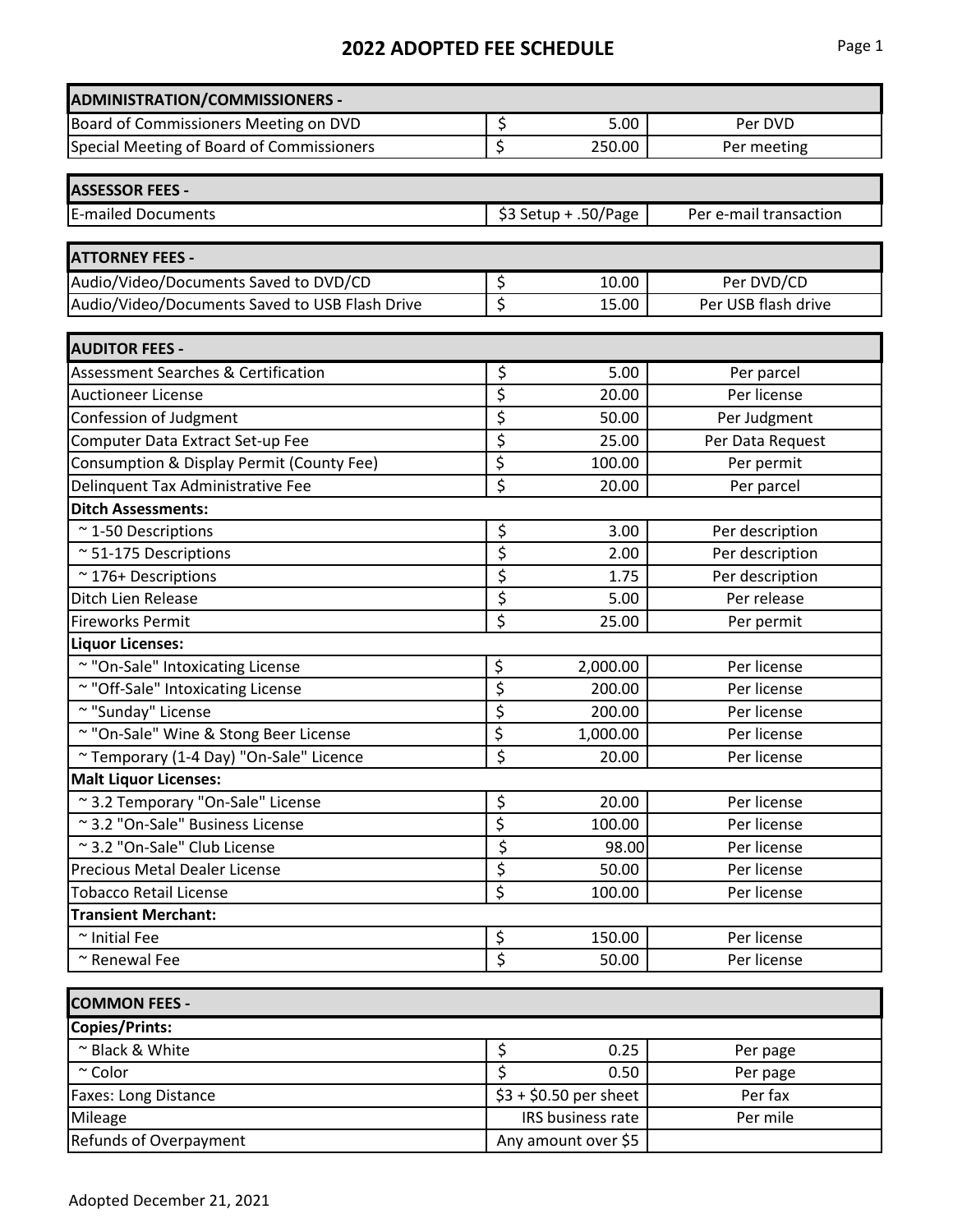| Research: e.g. vault, vitals, assessment, previous years  |          |              |                                   |  |  |
|-----------------------------------------------------------|----------|--------------|-----------------------------------|--|--|
| statements                                                | \$       | 15.00        | Per hour (One hr minimum charged) |  |  |
| <b>HIGHWAY FEES -</b>                                     |          |              |                                   |  |  |
| <b>Access/Entrance Permits:</b>                           |          |              |                                   |  |  |
| ~ New Residential/Field                                   | \$       | 100.00       | Per permit                        |  |  |
| ~ New Commercial/Industrial                               | \$       | 250.00       | Per permit                        |  |  |
| ~ Widen Existing Approach                                 |          | No Charge    |                                   |  |  |
| <b>Oversize/Overweight Moving Permits:</b>                |          |              |                                   |  |  |
| ~ Single Move                                             | \$       | 50           | Per permit                        |  |  |
| $~\sim$ Annual                                            | \$       | 150          |                                   |  |  |
| ~Annual Fleet                                             |          | 500          | Per permit<br>Per Permit          |  |  |
|                                                           | \$<br>\$ | 100.00       |                                   |  |  |
| Right of Way/Utility/Special Use Permits                  |          |              | Per permit                        |  |  |
| <b>Right of Way/Utility/Special Use Permits</b>           |          |              |                                   |  |  |
| <b>Utility or Special Use</b>                             | \$       | 100.00       | Per permit                        |  |  |
| <b>Specific Service</b><br>~ Culvert Materials            |          |              |                                   |  |  |
|                                                           |          | $Cost + 10%$ |                                   |  |  |
| ~ Culvert Delivery                                        | \$       | 100.00       | Per delivery                      |  |  |
| ~ Type III Barricade Rental                               | \$       | 5.00         | Per day                           |  |  |
| ~ Type III Barricade Delivery                             | \$       | 100.00       | Per delivery                      |  |  |
| ~ Type III Barricade Pickup                               | \$       | 100.00       | Per pickup                        |  |  |
| ~ Mailbox Support                                         | \$       | 65.00        | Per mailbox                       |  |  |
| <b>Staff Services &amp; Equipment:</b>                    |          |              |                                   |  |  |
| ~ County Engineer                                         | \$       | 100.00       | Per hour                          |  |  |
| ~ Assistant County Engineer/Maintenance Superintendent    | \$       | 80.00        | Per hour                          |  |  |
| ~ Engineering Technician                                  | \$       | 70.00        | Per hour                          |  |  |
| ~ Sign Technician                                         | \$       | 60.00        | Per hour                          |  |  |
| $~\sim$ Mechanic                                          | \$       | 55.00        | Per hour                          |  |  |
| ~ Maintenance personnel                                   | \$       | 40.00        | Per hour                          |  |  |
| ~ Loader (2-3 yard)                                       | \$       | 90.00        | Per hour                          |  |  |
| $\sim$ Jetter                                             | \$       | 75.00        | Per hour                          |  |  |
| ~ Misc Small Eqpt (wacker, chain saw, auger, etc.)        | \$       | 20.00        | Per hour                          |  |  |
| ~ Motor Grader                                            | \$       | 100.00       | Per hour                          |  |  |
| ~ Skid Steer Loader                                       | \$       | 65.00        | Per hour                          |  |  |
| ~ Sweeper (Self-Propelled)                                | \$       | 75.00        | Per hour                          |  |  |
| ~ Tandem Axle Truck                                       | \$       | 100.00       | Per hour                          |  |  |
| ~ Tractor/Brush Mower/Loader/Roller                       | \$       | 60.00        | Per hour                          |  |  |
| ~ Tractor/Backhoe                                         | \$       | 75.00        | Per hour                          |  |  |
| $~\sim$ Trailer                                           | \$       | 30.00        | Per hour                          |  |  |
| <b>LAW LIBRARY -</b>                                      |          |              |                                   |  |  |
| Prints/copies:                                            |          |              |                                   |  |  |
| ~11+ pages (no charge for 10 or fewer copies)             | \$       | 0.25         | Per page                          |  |  |
|                                                           |          |              |                                   |  |  |
| <b>PARK FEES -</b>                                        |          |              |                                   |  |  |
| Any Park Shelter Rental: less than 100 people             | \$       | 25.00        | Per rental                        |  |  |
| Any Park Shelter Rental: weddings or more than 100 people | \$       | 100.00       | Per rental                        |  |  |
| <b>Koronis Regional Park:</b>                             |          |              |                                   |  |  |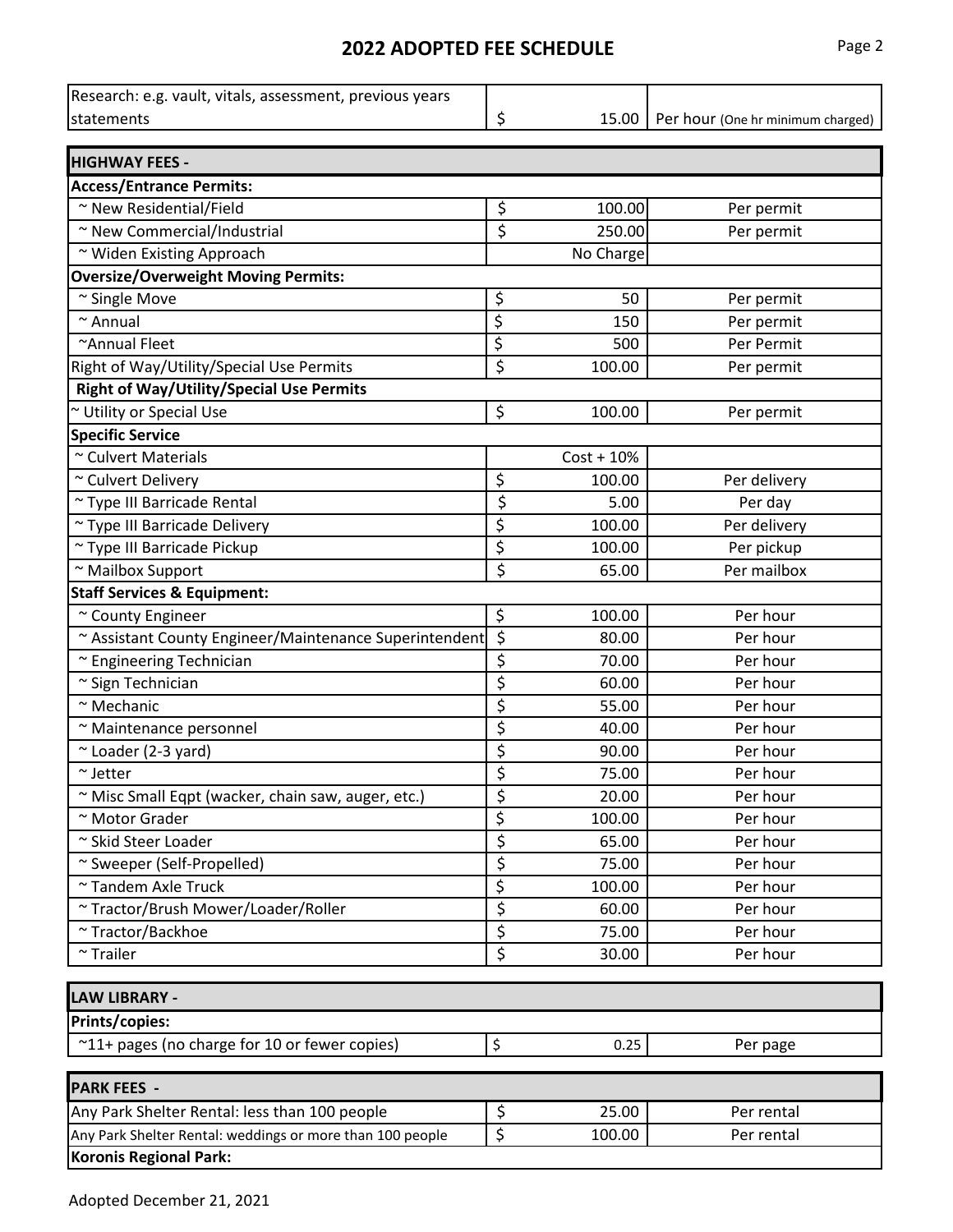| ~ Camper Cabin                                                                                                                                                                                                                                                                                                                                                                                        |         | $$50 + tax$        | Per day                               |
|-------------------------------------------------------------------------------------------------------------------------------------------------------------------------------------------------------------------------------------------------------------------------------------------------------------------------------------------------------------------------------------------------------|---------|--------------------|---------------------------------------|
| ~ Main Shelter                                                                                                                                                                                                                                                                                                                                                                                        | \$      | 40.00              | Per rental                            |
| ~ Non-Electric Tent Site                                                                                                                                                                                                                                                                                                                                                                              |         | $$16 + tax$        | Per day                               |
| ~ Other Shelter                                                                                                                                                                                                                                                                                                                                                                                       | \$      | 20.00              | Per day                               |
| ~ RV/Camper With Electricity                                                                                                                                                                                                                                                                                                                                                                          |         | $$30 + tax$        | Per day                               |
| ~ Seasonal Camping site (May 1 - Sep 30)                                                                                                                                                                                                                                                                                                                                                              |         | $$1800 + tax$      | Per season                            |
| <b>West Ripley Park:</b>                                                                                                                                                                                                                                                                                                                                                                              |         |                    |                                       |
| ~ Large Shelter / Half                                                                                                                                                                                                                                                                                                                                                                                | \$      | 25.00              | Per rental                            |
| ~ Large Shelter / Whole                                                                                                                                                                                                                                                                                                                                                                               | \$      | 50.00              | Per rental                            |
|                                                                                                                                                                                                                                                                                                                                                                                                       |         |                    |                                       |
| <b>PLANNING &amp; ZONING FEES -</b>                                                                                                                                                                                                                                                                                                                                                                   |         |                    |                                       |
| Application to Amend the Zoning Ordinance                                                                                                                                                                                                                                                                                                                                                             | \$      | 500.00             | Per application                       |
| <b>Administrative Permit Fees:</b>                                                                                                                                                                                                                                                                                                                                                                    |         |                    |                                       |
| ~ Setback waivers regarding the administrative permit for                                                                                                                                                                                                                                                                                                                                             | \$      | 121.50             | Per permit                            |
| ~ Long term recreational camper placement                                                                                                                                                                                                                                                                                                                                                             | \$      | 150.00             | Per permit                            |
| ~ Borrow pit                                                                                                                                                                                                                                                                                                                                                                                          | \$      | 150.00             | Per permit                            |
| <b>Building Permits:</b>                                                                                                                                                                                                                                                                                                                                                                              |         |                    |                                       |
| ~ Ag Buildings & Ag Use Structures                                                                                                                                                                                                                                                                                                                                                                    | \$      | 100.00             | Per permit                            |
| ~ Accessory buildings less than 200 sq. ft. of floor area & less                                                                                                                                                                                                                                                                                                                                      |         |                    | Applicant must provide site plan      |
| than 10' in height - NO PERMIT REQUIRED                                                                                                                                                                                                                                                                                                                                                               | \$      |                    | & setback                             |
| ~ Manufactured Homes 16' wide or less, require a bldg permit                                                                                                                                                                                                                                                                                                                                          |         |                    |                                       |
| (plus any construction that does not already have a 911 address                                                                                                                                                                                                                                                                                                                                       |         |                    |                                       |
| sign.)                                                                                                                                                                                                                                                                                                                                                                                                |         | $$250 + $80$       | Per permit                            |
| require a bldg permit (plus any construction that does not                                                                                                                                                                                                                                                                                                                                            |         | $$300 + $80$       | Per permit                            |
| ~ Minimum Building Permit Fee                                                                                                                                                                                                                                                                                                                                                                         | \$      | 48.00              | Per permit                            |
| plans are reviewed & no construction takes place, the bldg. permit fee                                                                                                                                                                                                                                                                                                                                |         | on value           | Per permit                            |
| ~ Other Building Inspection Fees are per current IBC                                                                                                                                                                                                                                                                                                                                                  | \$      | 50.00              | Per hour                              |
| ~ Residential Roof Solar Panel Installation                                                                                                                                                                                                                                                                                                                                                           | \$      | 121.50             | Per permit                            |
| ~ Telecommunications Tower Antennae Upgrade/ Change                                                                                                                                                                                                                                                                                                                                                   | $\zeta$ | 121.50             | Per upgrade/change                    |
| Note: If a Land Use Permit or Building Permit has not been issued prior to beginning any construction & a violation notice needs to be sent,<br>the permit fee(s) will be doubled.                                                                                                                                                                                                                    |         |                    |                                       |
| <b>Conditional Use Permit Applications:</b>                                                                                                                                                                                                                                                                                                                                                           |         |                    |                                       |
| $\sim$ At time of application                                                                                                                                                                                                                                                                                                                                                                         | \$      | 496.00             | Per permit                            |
| ~ Fee if project is started or completed before owner                                                                                                                                                                                                                                                                                                                                                 | \$      | 900.00             | Per permit                            |
| <b>Conditional Use Permit Applications: Feedlots</b>                                                                                                                                                                                                                                                                                                                                                  |         |                    |                                       |
| ~ 0-299 Animal Units (total animal units at feedlot and/or no                                                                                                                                                                                                                                                                                                                                         |         |                    | Per permit (base fee + \$46 recording |
| MPCA permit)                                                                                                                                                                                                                                                                                                                                                                                          | \$      | 496.00             | fee)                                  |
|                                                                                                                                                                                                                                                                                                                                                                                                       |         | Each AU x .75      |                                       |
|                                                                                                                                                                                                                                                                                                                                                                                                       |         | (not to exceed max |                                       |
| ~300+ Animal Units                                                                                                                                                                                                                                                                                                                                                                                    |         | fee of \$1,500)    | Per permit                            |
| Note: Expanding feedlots will be charged for the expanding Animal Units providing the feedlot has an existing MPCA permit. Example: If a<br>feedlot has an existing MPCA feedlot permit for 200 Animal Units & is increasing to 700 Animal Units, the cost for the Conditional Use Permit<br>would be 700-200=500-300=200x0.75=\$150+\$400=\$550 for the CUP application plus the \$46 recording fee. |         |                    |                                       |
| Conditional Use Permit Application for a feedlot with an                                                                                                                                                                                                                                                                                                                                              |         |                    | Per permit (base fee + \$46           |
| existing CUP approved prior to July 24, 2014, to request to                                                                                                                                                                                                                                                                                                                                           | \$      | 496.00             | recording fee)                        |
| <b>Conditional Use Permit Applications: Other</b>                                                                                                                                                                                                                                                                                                                                                     |         |                    |                                       |
| ~ Conditional Use Permit Application for Land Alteration,                                                                                                                                                                                                                                                                                                                                             |         |                    | Per permit (base fee + \$46           |
| <b>Grading &amp; Filling</b>                                                                                                                                                                                                                                                                                                                                                                          | \$      | 496.00             | recording fee)                        |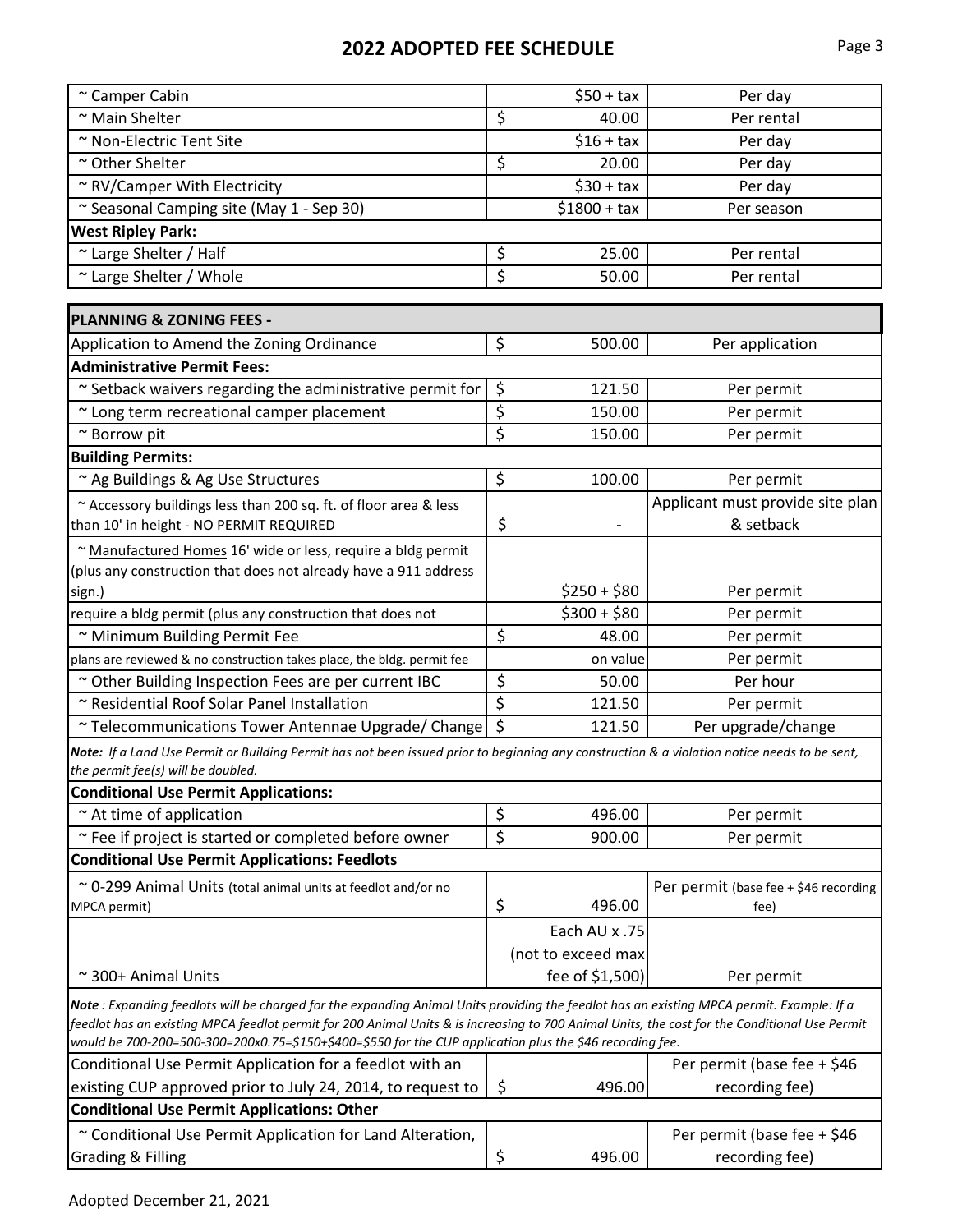|                                                             |                  | 1,000.00          | Per tower for first 5 towers (plus                                  |  |
|-------------------------------------------------------------|------------------|-------------------|---------------------------------------------------------------------|--|
| ~ Conditional Use Permit Application for Wind Power         | \$               |                   | required \$46 recording fee)<br>Per tower for every tower over 5    |  |
| Towers & Facilities Over 40KW                               | \$               | 750.00            | towers (plus required \$46 recording                                |  |
|                                                             |                  |                   | For towers <200 total ft in height                                  |  |
|                                                             | \$               | 2,000.00          | (plus required \$46 recording fee)                                  |  |
|                                                             |                  |                   |                                                                     |  |
| ~ Conditional Use Permit Application for                    |                  |                   | For towers 200+ total ft in height per                              |  |
| <b>Telecommunications Towers &amp; Facilities</b>           | \$               | 4,000.00          | tower (plus required \$46 recording fee)                            |  |
| ~ Interim Use Permit Application for Mineral & Material     |                  |                   | Per permit (base fee + \$46                                         |  |
| Extraction Pits, Hot Mix Plants, Concrete Mfg &             | \$               | 546.00            | recording fee)                                                      |  |
| ~ Special Meeting of the Planning Commission to Hear        |                  |                   | Per mtg (base fee + \$46                                            |  |
| Applications                                                | \$               | 1,546.00          | recording fee)                                                      |  |
| <b>Miscellaneous:</b>                                       |                  |                   |                                                                     |  |
| ~ Building Eligibility Transfer Review                      | \$               | 50.00             | Per review                                                          |  |
| ~ Copy of Zoning Ordinance or Comprehensive Land Use        |                  |                   |                                                                     |  |
| Plan                                                        | \$               | 30.00             | Per copy                                                            |  |
|                                                             |                  |                   | Minimum fee of \$700 paid at the time the EAW is ordered. The total |  |
|                                                             |                  |                   | bill is time & expenses incurred in completing the EAW minus the    |  |
|                                                             |                  |                   | \$700 if over the minimums, and due when the finished product is    |  |
| ~ Environmental Assessment Worksheet                        |                  |                   | received and/or when the project EAW is withdrawn.                  |  |
| ~ Shoreland Alteration Plan Review                          | \$               | 100.00            | Per review                                                          |  |
| <b>Plat Hearings:</b>                                       |                  |                   |                                                                     |  |
| ~ Up to 5 lots or outlots or combination thereof            | \$               | 800.00            | Per hearing                                                         |  |
| ~ Each additional lot or outlot                             | \$               | 100.00            | Per hearing                                                         |  |
| <b>Sewage Related:</b>                                      |                  |                   |                                                                     |  |
| ~ All individual sewage treatment systems, permit &         |                  |                   |                                                                     |  |
| inspection on Gravity Flow Drain Field Systems, Alternative | \$               | 400.00            | Per system                                                          |  |
| ~ Additional fee if changes are made after the design is    | \$               | 50.00             | Per system                                                          |  |
| ~ Holding Tank Permit                                       | \$               | 300.00            | Per permit                                                          |  |
| ~ Holding Tank Operating Permit                             | \$               | 150.00            | Per permit                                                          |  |
| ~ Holding Tank Renewal Fee to be completed every 3 yrs      | \$               | 100.00            | Per permit                                                          |  |
| ~ Septic Permit Soil Verification Fee                       | \$               | 100.00            | Per permit                                                          |  |
| ~ Sewage Type II, IV, V Systems Operating Permit &          | \$               | 150.00            | Per system                                                          |  |
| ~ Each additional system inspection                         | \$               | 50.00             | Per hour                                                            |  |
| ~ Fee if project is started or completed before owner       |                  |                   |                                                                     |  |
| applies for permit                                          | \$               | 700.00            | Per permit                                                          |  |
| ~ SSTS (Subsurface Sewage Treatment System)                 | $\overline{\xi}$ | 200.00            | Per permit                                                          |  |
| <b>Variance Applications:</b>                               |                  |                   |                                                                     |  |
| ~ Appeal to Board of Adjustment where it is alleged that    |                  |                   |                                                                     |  |
| there is an error in any order, requirement, decision or    | \$               | 800.00            | Per appeal                                                          |  |
|                                                             |                  |                   | Per application (base fee + \$46                                    |  |
| $\sim$ At time of application                               | \$               | 496.00            | recording fee)                                                      |  |
| ~ Fee if project is started or completed before owner       | \$               | 946.00            | Per application (base fee + \$46                                    |  |
| ~ Rezoning Application                                      | \$               | 600.00            | Per application                                                     |  |
| <b>WCA Fees:</b>                                            |                  |                   |                                                                     |  |
| ~ Appeal Fee                                                | \$               | 250.00            | Per appeal                                                          |  |
| ~ Cease & Desist Restoration Orders                         |                  | $$100 + $35/hour$ | Per site                                                            |  |
| ~ Exemption/No Loss Determination                           | $\zeta$          | 100.00            | Per visit                                                           |  |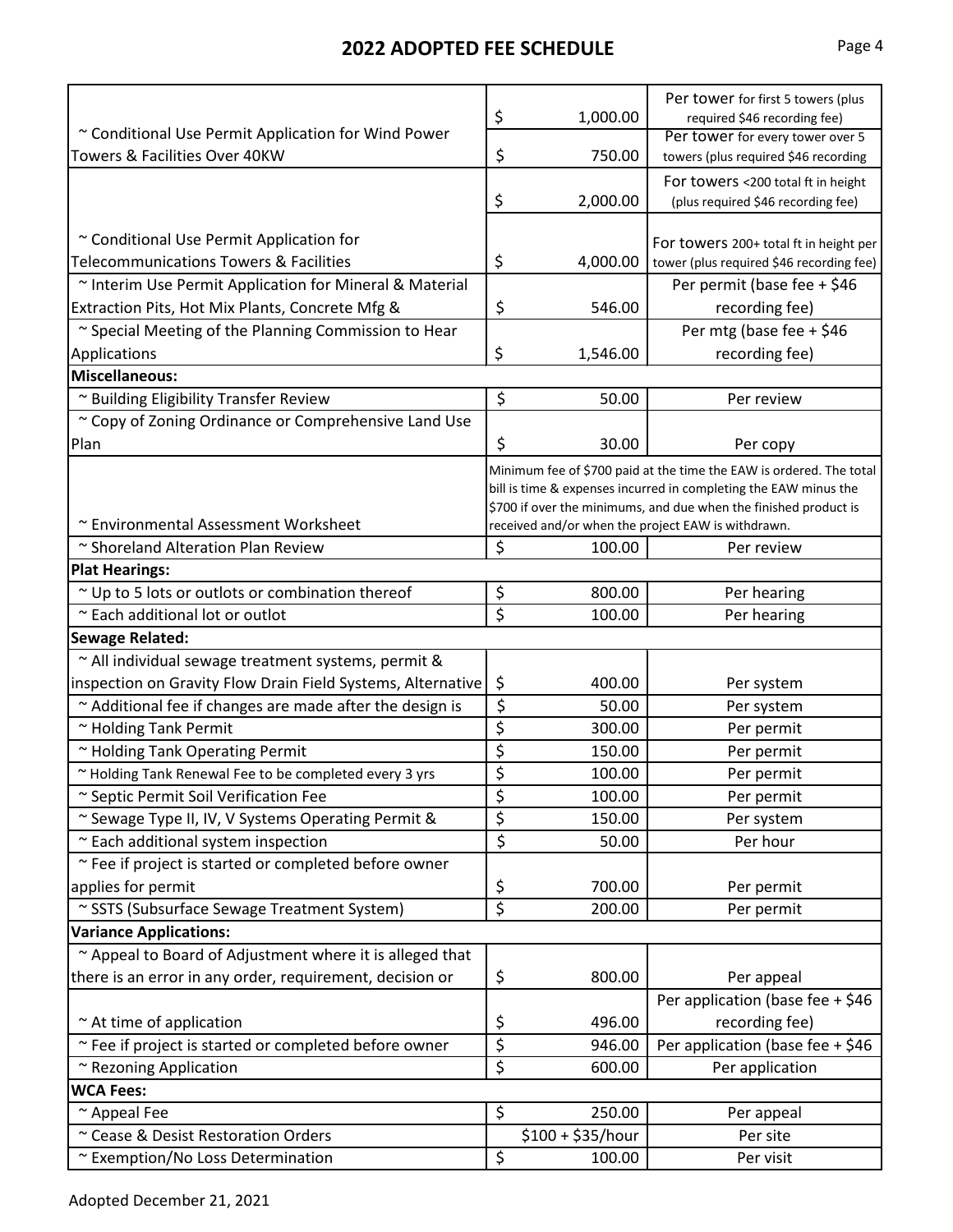| ~ Miscellaneous Assistance                               | \$                              | 35.00                   | Per hour after 3rd visit               |
|----------------------------------------------------------|---------------------------------|-------------------------|----------------------------------------|
| ~ Replacement Plans                                      |                                 | $$100 + $35/hour$       | Per plan                               |
| ~ Site Verify Existing Wetland                           | \$                              | 50.00                   | Per EAW                                |
| ~ Wetland Banking                                        | \$                              | 100.00                  | Per site                               |
|                                                          |                                 |                         |                                        |
| <b>PROBATION FEES -</b>                                  |                                 |                         |                                        |
| <b>Supervision Fees:</b>                                 |                                 |                         |                                        |
| ~ Adult Probationers for Misdemeanors                    | \$                              | 100.00                  | Per person                             |
| ~ Adult Probationers for Gross Misdemeanors              | \$                              | 200.00                  | Per person                             |
| <b>Chemical Use Assessment</b>                           | \$                              | 100.00                  | Per assessment                         |
| Domestic Violence Inventory                              | \$                              | 15.00                   | Per inventory                          |
| Urinalysis                                               | Dependent on panel<br>Per test  |                         |                                        |
| <b>PUBLIC HEALTH FEES -</b>                              |                                 |                         |                                        |
| <b>Immunizations:</b>                                    |                                 |                         |                                        |
| ~ Adult Hepatitis B                                      |                                 | \$30 + cost of vaccine  | Per immunization                       |
| ~ Adult Immunizations                                    | \$                              | 30.00                   | Per immunization                       |
| ~ Pediatric Immunizations                                | \$                              | 10.00                   | Per immunization                       |
| <b>Nursing Consultation</b>                              | \$                              | 50.00                   | Per hour                               |
|                                                          |                                 |                         |                                        |
| <b>RECORDER FEES -</b>                                   |                                 |                         |                                        |
| <b>Attested Copy</b>                                     | $\overline{\mathcal{S}}$        | 2.00                    | Per copy                               |
| <b>Certified Copy</b>                                    | \$                              | 10.00                   | Per copy                               |
| Plat Copy - Actual Size                                  | \$                              | 10.00                   | Per copy                               |
| Plat Copy - Small Scanner/Printer Size                   | \$                              | 3.00                    | Per copy                               |
| Copies (regular)                                         | \$                              | 1.00                    | Per copy                               |
| <b>Emailed Document</b>                                  | $\overline{\boldsymbol{\zeta}}$ | 5.00                    | Per document                           |
| Faxes:                                                   |                                 |                         |                                        |
|                                                          |                                 | \$3 first page/\$1 each |                                        |
| ~ Local or Long Distance                                 |                                 | additional page         | Per fax                                |
| <b>Recording Fee: Plat</b>                               | \$                              | 56.00                   | Each                                   |
| <b>Recording Fee:Document</b>                            | \$                              | 46.00                   | Each                                   |
| <b>Well Certificate</b>                                  | \$                              | 50.00                   | Each                                   |
| <b>SHERIFF FEES</b>                                      |                                 |                         |                                        |
| 911 recordings (911 calls, radio traffic on data CD/DVD) | \$                              | 30.00                   | Per hour (1 hr minimum charged)        |
| <b>Animal Fees:</b>                                      |                                 |                         |                                        |
| ~ Dangerous Dog Registration Fee                         | \$                              | 100.00                  | Per year                               |
| ~ Dangerous/Potentially Dangerous Dog Review Hearing     | \$                              | 500.00                  | Per hearing                            |
| ~ Pound Pickup Fee                                       | \$                              | 50.00                   | Per animal                             |
| ~ Impoundment Fee                                        | \$                              | 5.00                    | Per day (charged after first 24 hours) |
| Audio/Video Recordings on CD/DVD                         | \$                              | 30.00                   | Per hour (1 hr minimum charged)        |
| Background Check: In-House                               | \$                              | 5.00                    | Per person (for private business or    |
| <b>Civil Process Fees:</b>                               |                                 |                         |                                        |
| ~Notice of Intent to Redeem                              | \$                              | 100.00                  | Per notice                             |
| ~ Paper Service                                          | \$                              | 80.00                   | Up to 3 attempts, mileage included     |
| ~ Each Additional Attempt                                | \$                              | 30.00                   | Mileage included                       |
| ~ Additional Papers at Same Address                      | \$                              | 30.00                   | Mileage included                       |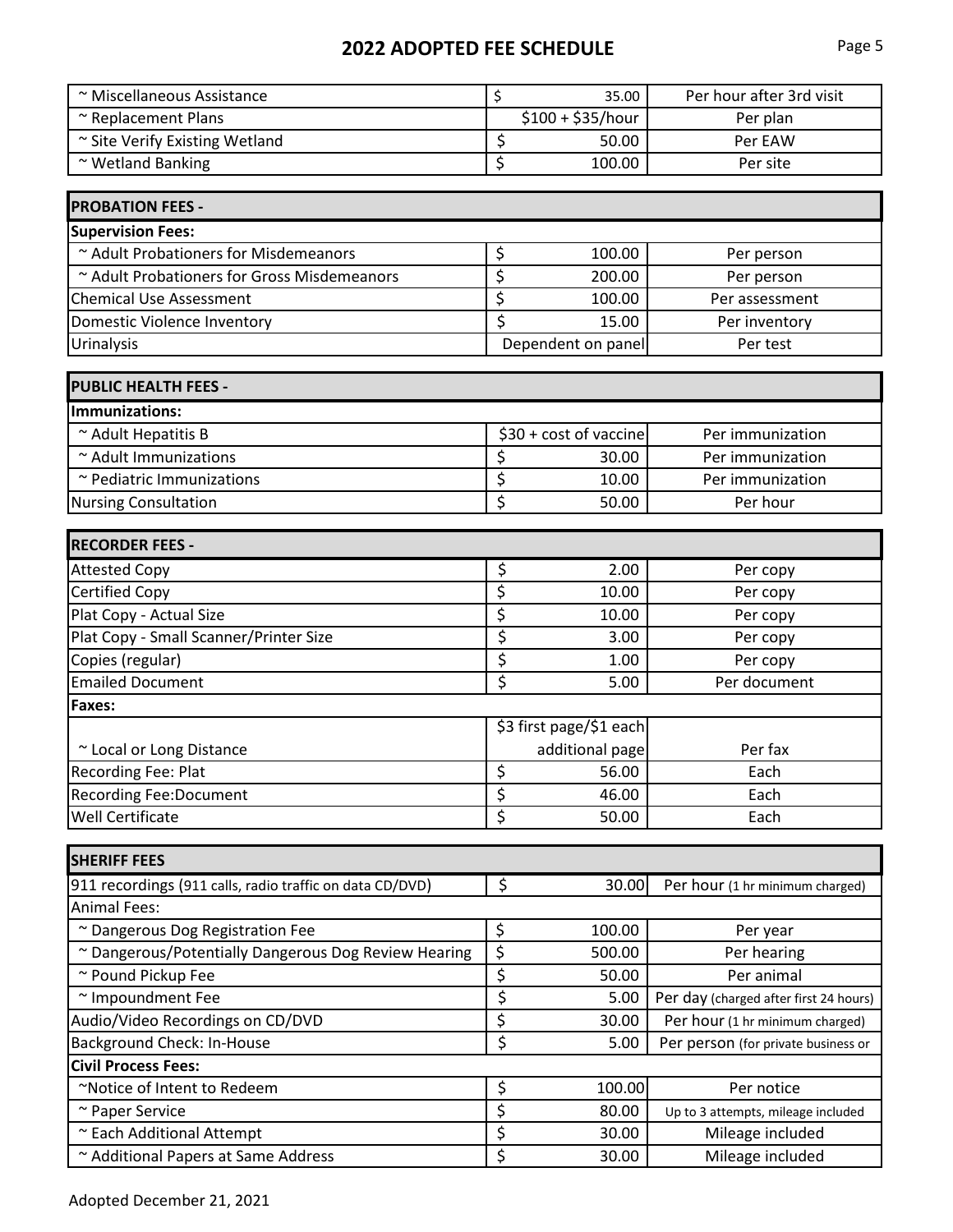| ~ Return of Unserved Process                 | \$                              | 80.00  | Mileage included                        |
|----------------------------------------------|---------------------------------|--------|-----------------------------------------|
| ~ Redemption of Property Mortgagor           | \$                              | 250.00 | Per redemption                          |
| ~ Sale Notice - Posting 3 Copies             | \$                              | 80.00  | Per parcel                              |
| ~ Sheriff Sales                              | $\overline{\xi}$                | 90.00  | Per sale                                |
| ~ Writ of Execution Commission Service       |                                 | 6%     | Per writ/\$20 minimum charged           |
| ~ Writ of Execution Service                  | \$                              | 84.00  | Per writ                                |
| <b>Deputy Time:</b>                          |                                 |        |                                         |
| $\sim$ Standard                              | \$                              | 65.00  | Per hour (3 hr minimum charged)         |
| ~ Deputy: Squad Required for Roadway Escorts | \$                              | 85.00  | Per hour (3 hr minimum charged)         |
| ~ Deputy: Reserve/Posse time                 | \$                              | 20.00  | Per hour                                |
| <b>False Alarm Fees:</b>                     |                                 |        |                                         |
| ~4th & 5th in a Year                         | \$                              | 25.00  | Each                                    |
| ~ 6th & Subsequent in a Year                 | \$                              | 50.00  | Each                                    |
| Fax: Sent or Received                        | \$                              | 0.25   | Per page                                |
|                                              |                                 |        | Per day per gun (30 day minimum         |
| <b>Firearms Storage Fee</b>                  | \$                              | 1.00   | charged)                                |
| <b>Gun Permits:</b>                          |                                 |        |                                         |
| ~ Meeker Residents: New                      | \$                              | 40.00  | Per permit                              |
| ~ Meeker Residents: Renew                    | \$                              | 35.00  | Per permit                              |
| ~ Out-of-State Residents: New                | \$                              | 75.00  | Per permit                              |
| ~ Out-of-State Residents: Renew              | \$                              | 70.00  | Per permit                              |
| ~ Purchase/Transfer Permit                   |                                 | Free   | Per permit                              |
| ~ Replacement Cards                          | \$                              | 10.00  | Per permit                              |
|                                              |                                 |        | Per day (effective 5 days after date of |
| <b>Impound Storage Fee</b>                   | \$                              | 15.00  | Notice of Impoundment letter)           |
| <b>Jail Fees:</b>                            |                                 |        |                                         |
| ~ Fingerprint Cards: Out-of-County Resident  | \$                              | 15.00  | Per card                                |
| ~ Fingerprint Cards: Meeker Resident         |                                 | Free   | Per card                                |
| ~ Booking Fee                                | \$                              | 25.00  | Per booking                             |
| ~ Boarding Fee                               | \$                              | 60.00  | Per day                                 |
| ~ Boarding Fee: Special Management Inmant    | \$                              | 100.00 | Per day                                 |
| ~ Pay-for-Stay Fee                           | \$                              | 25.00  | Per day                                 |
| ~ Huber Fee                                  | $\overline{\xi}$                | 25.00  | Per day                                 |
| ~ Huber Urinalysis Fee                       | \$                              | 30.00  | Per sample                              |
| ~ Inmate Doctor Fee                          | $\overline{\xi}$                | 15.00  | Per in-house visit                      |
| ~ Inmate Nurse Fee                           | \$                              | 5.00   | Per in-house visit                      |
| ~ Probation Urinalysis Fee                   | $\overline{\xi}$                | 10.00  | Per sample                              |
| ~ Probation Portable Breath Test fee         | \$                              | 5.00   | Per test                                |
| Photographs:                                 |                                 |        |                                         |
| ~ Burned Onto CD/DVD                         | \$                              | 10.00  | Per CD/DVD                              |
|                                              |                                 |        | Per hour (for persons requesting        |
|                                              |                                 |        | documents in large volume that are      |
|                                              |                                 |        | time consuming, 1 hr minimum in         |
| <b>Records Clerk</b>                         | \$                              | 25.00  | addition to document fee)               |
| <b>Reports/Documents:</b>                    |                                 |        |                                         |
| ~ Copies Printed                             | \$                              | 0.25   | Per page                                |
| ~ Copies on CD/DVD                           | $\overline{\boldsymbol{\zeta}}$ | 10.00  | Per CD/DVD                              |
| Scanning                                     | \$                              | 10.00  | Per page CD/DVD                         |
| <b>Typing Reports</b>                        | $\overline{\xi}$                | 20.00  | Per hour (1 hr minimum charged)         |

Adopted December 21, 2021